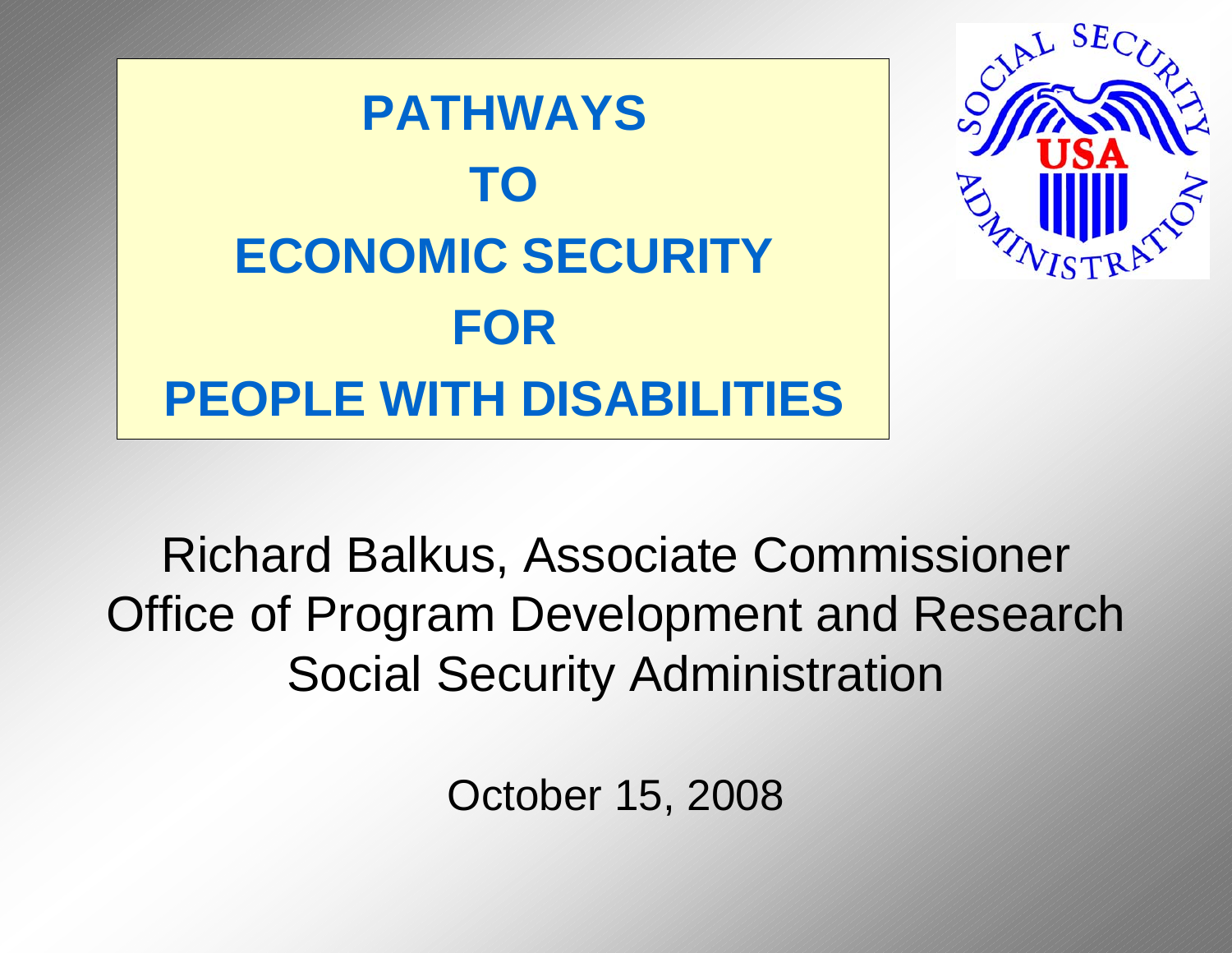## The SSA Strategic Plan and the Disability Program

Disability initiatives feature prominently in the new Agency Strategic Plan, including 2 of the 4 major ASP goals:

- 1) Eliminate hearings backlog and prevent recurrence.
- 2) Improve speed and quality of disability process.
	- • Long term outcome: Make it easier for disabled individuals to return to work.
	- •Simplify work incentive programs.
	- •Conduct research and demonstration projects to study ways to improve our services, tie objective medical data to functionality, and address the varied needs of individuals with disabilities.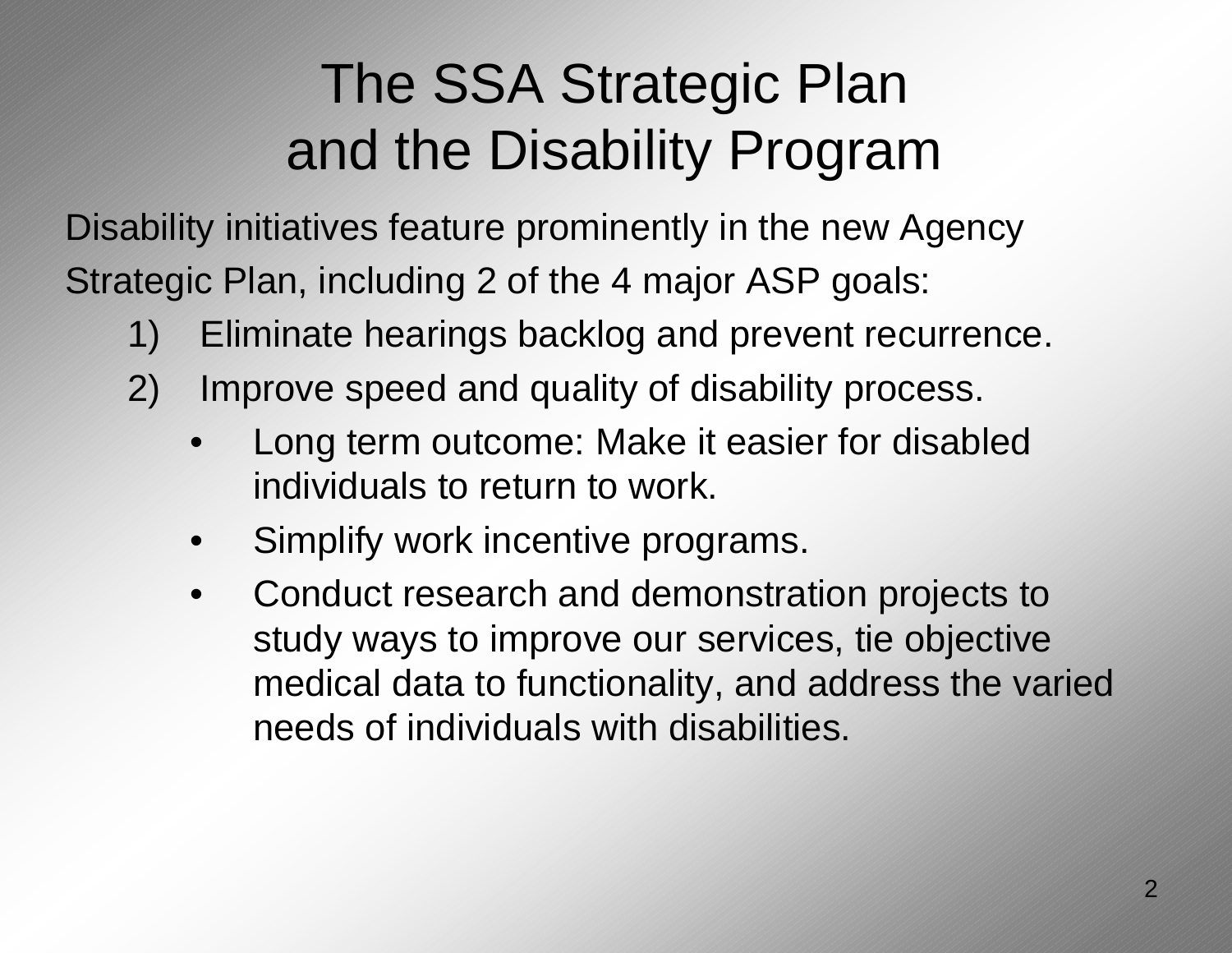#### Mental Health Treatment Study

GOAL: Determine intervention elements with greatest impact on return-to-work efforts of SSDI beneficiaries with schizophrenia or affective disorder.

BACKGROUND: Many SSDI beneficiaries qualifying for benefits due to a mental disorder do not receive treatment or employment support services to help increase their ability to work.

#### DESIGN:

- 1,000 treatment and 1,000 control participants.
- 23 treatment sites coordinate treatment and employment supports.
- Two-year interventions provide oversight of employment and treatment activities, and pay health insurance premiums and out-of-pocket expenses for supports and treatment.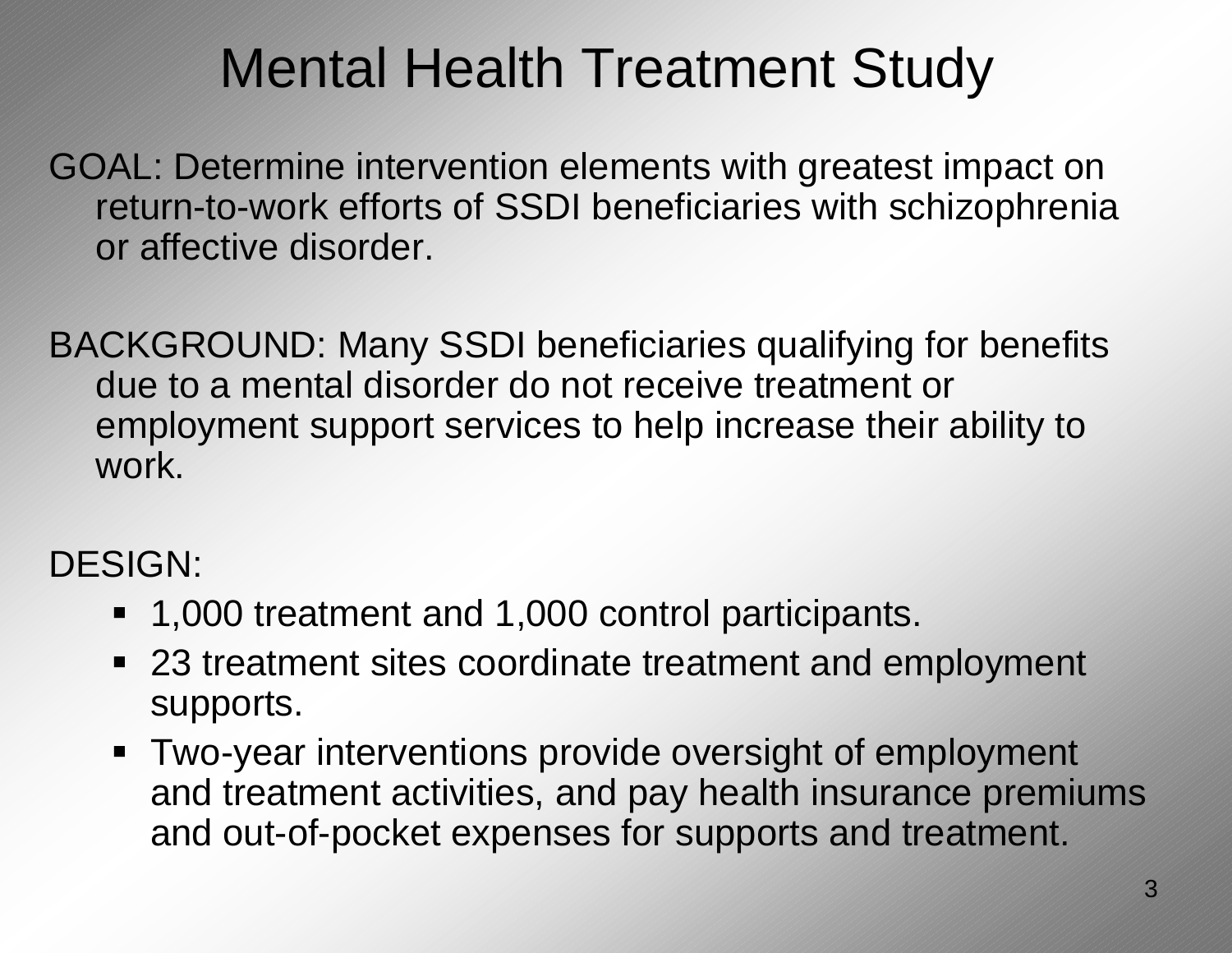#### STATUS:

- Mid-way through field portion of study.
- At 5th quarterly interview, 34% of treatment group and 21% of controls were recently employed in competitive jobs.
- MHTS researchers will model site costs to determine the adequacy of payments to TTW Employment Networks.

Final Report in February 2011.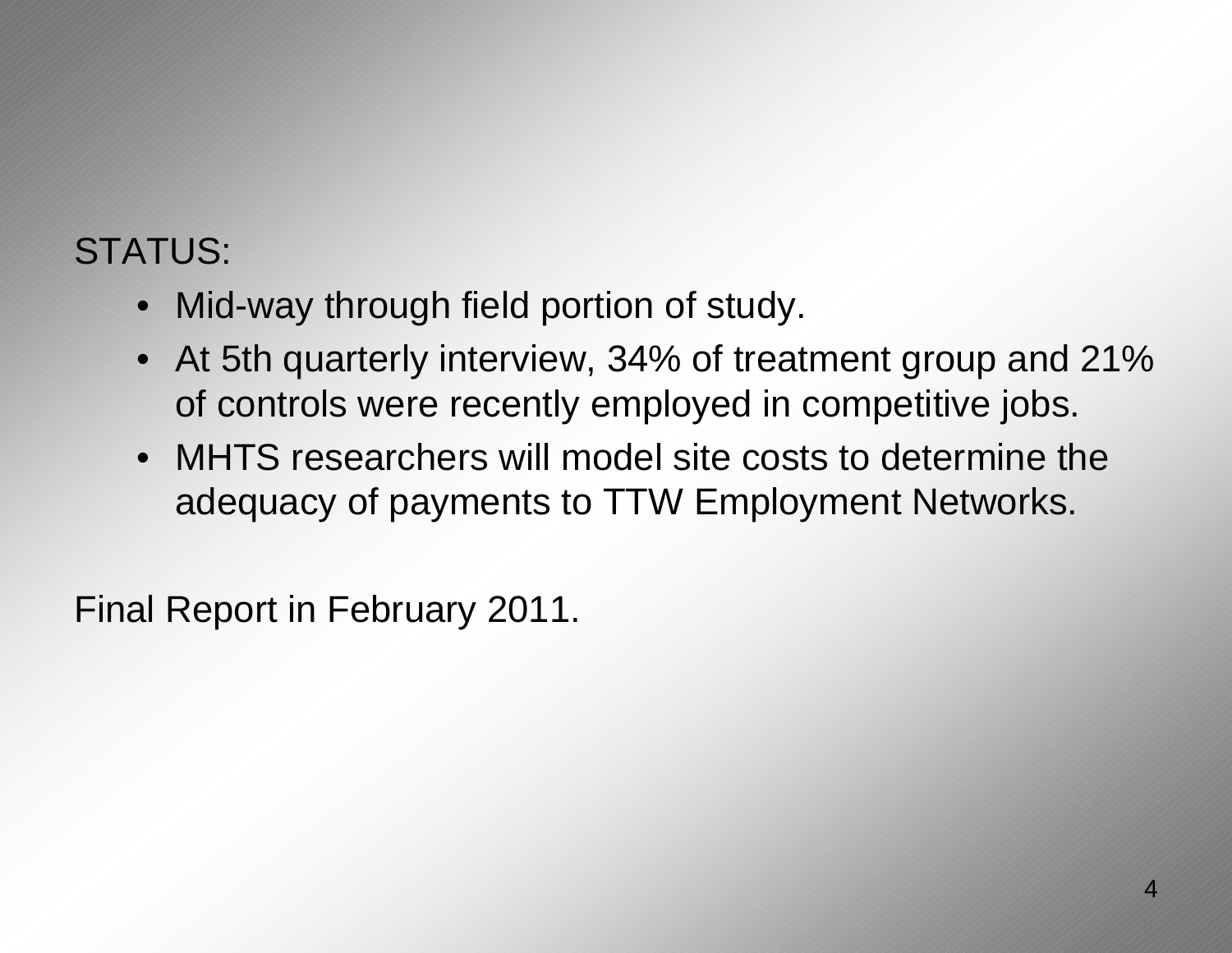#### Accelerated Benefits

GOAL: Estimate benefits and costs of eliminating the 24-month Medicare waiting period.

BACKGROUND: Currently, beneficiaries must complete a 5 month waiting period for cash benefits and an additional 24 month waiting period for Medicare.

#### DESIGN:

- **Includes 2,000 new SSDI beneficiaries under age 55** with no health insurance and at least 18 months from Medicare eligibility.
- Phase I (66 participants) tested the enrollment process and provided target population information.
- Phase II enrollment began in March 2008.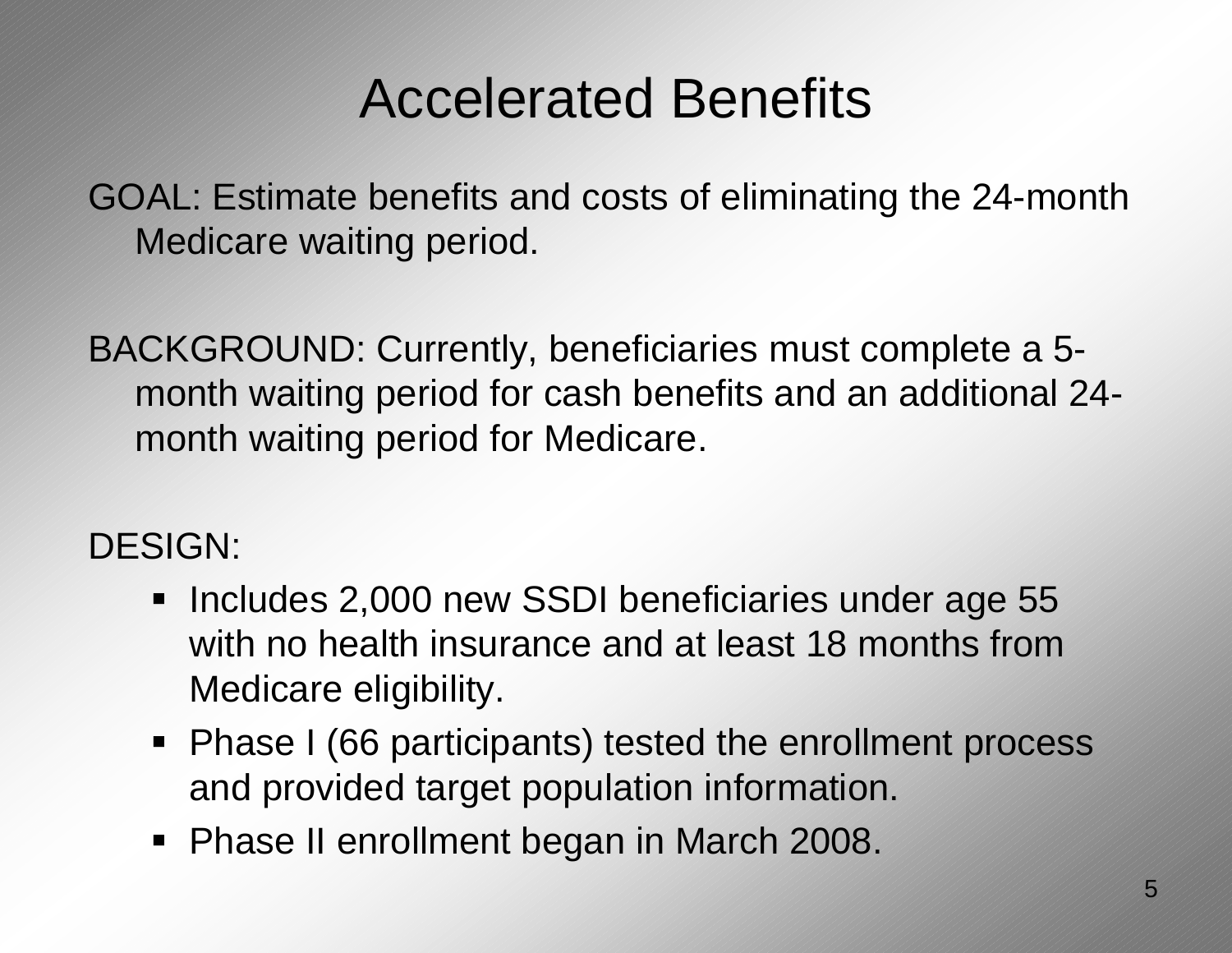STATUS: Enrollments ahead of schedule.

- Expect to complete enrollment in December 2008.
- $\bullet$ Health benefit expenditures are on target.
- Transition to Medicare will occur mid-2009 through December 2010.

Final report in January 2011.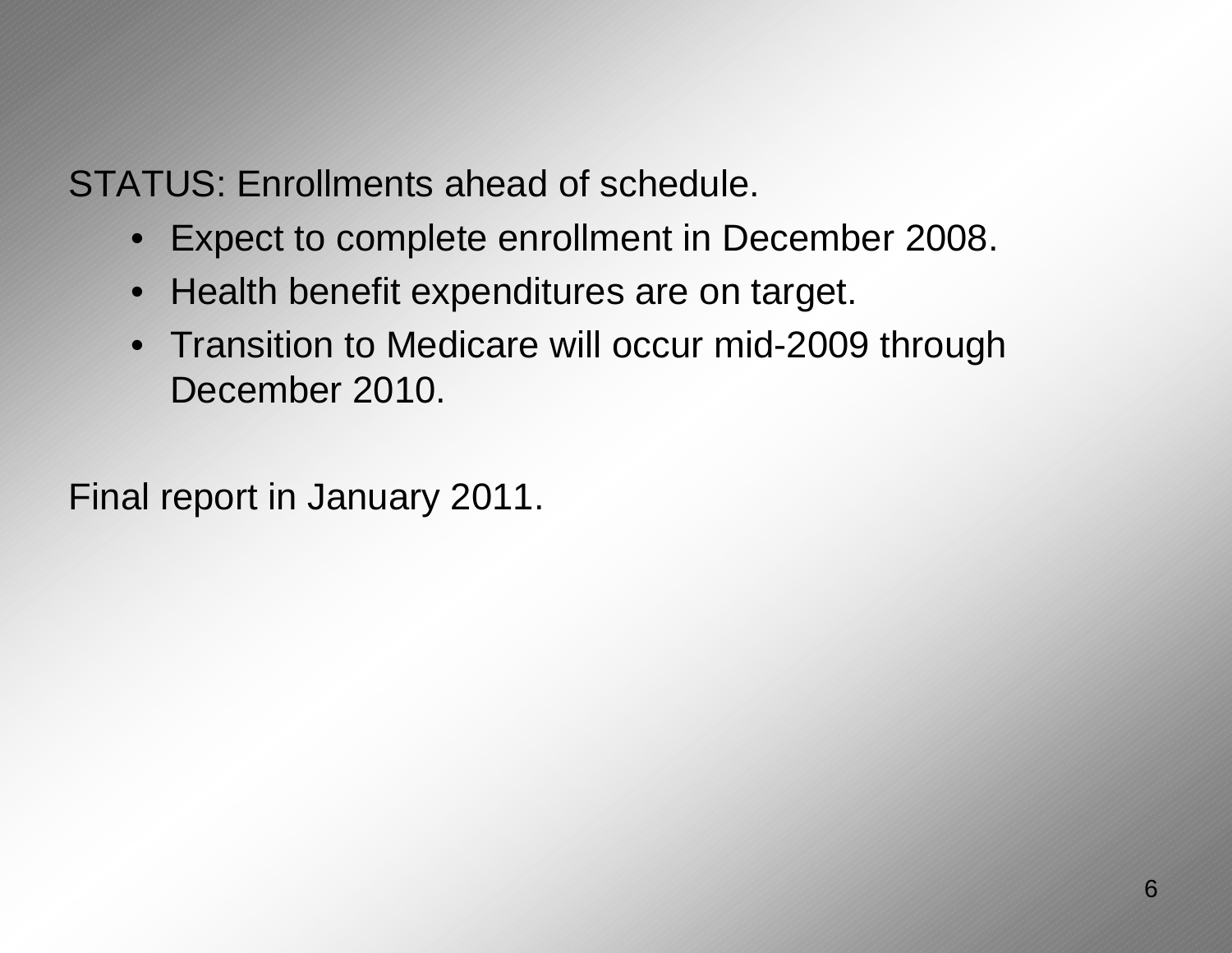#### Benefit Offset National Demonstration (BOND)

GOAL: Will test the impact of \$1 for \$2 offset of earnings above SGA level.

#### INTERVENTIONS:

- **Once SSDI beneficiary completes the Trial Work Period** and Grace Period, participant earnings above SGA will be offset \$1 for \$2 (\$940/month in 2008; \$1570 for blind beneficiaries) during the Extended Period of Eligibility.
- **Stage 1, includes only benefit offset.**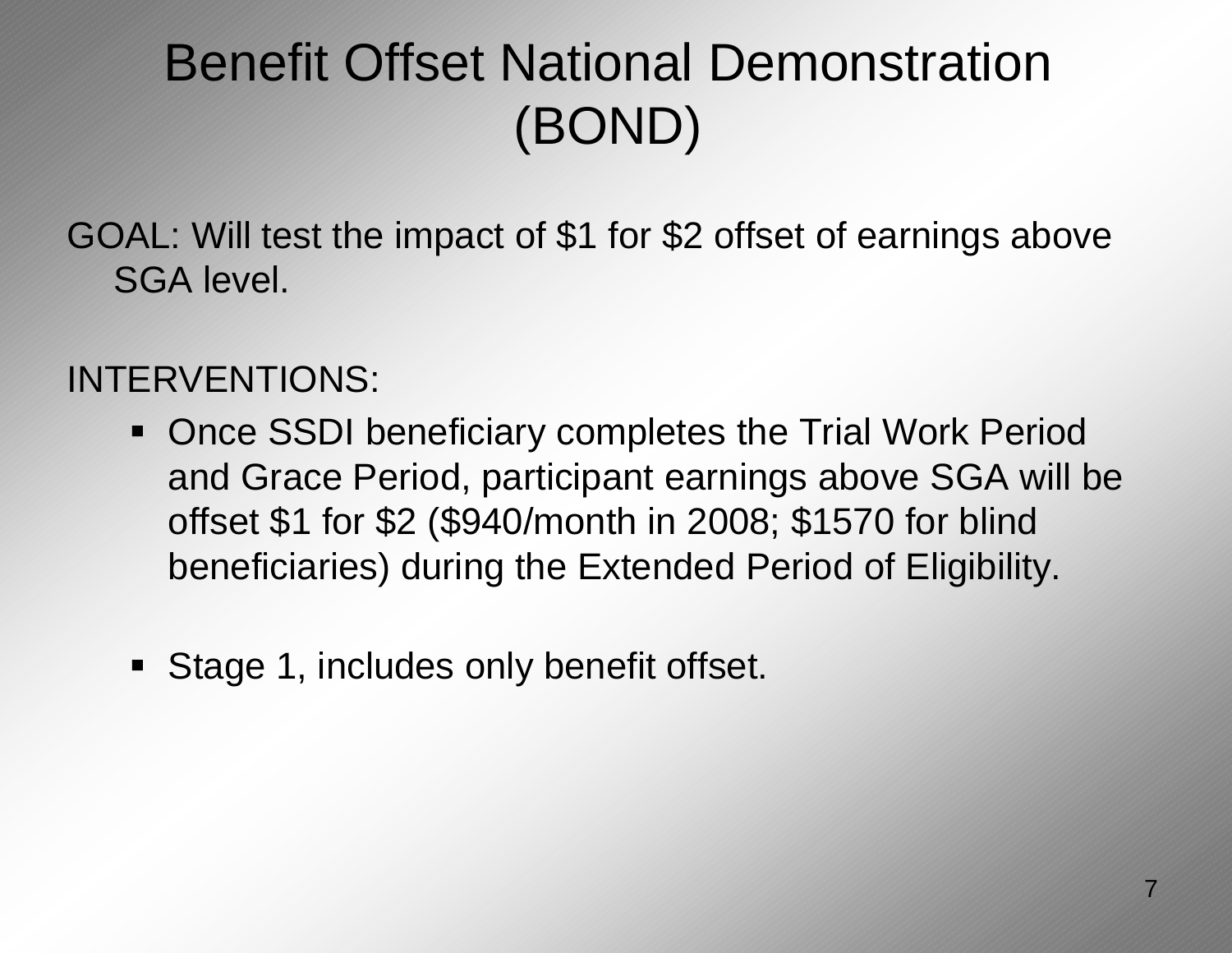- Æ Stage 2 includes enhanced benefit counseling:
	- a) About 5 times the counselor-beneficiary contact time of regular counseling.
	- b) Long term advising relationship.
	- c) Help beneficiaries determine best path to take, and helping them along that path.
	- d) Addressing a broader range of financial components.
	- e) Providers include other qualified local organizations in addition to WIPA grantees.
	- f) More employment options and a broader range of financial effects. More guidance on steps to take and assistance on taking the steps.
	- g) Work Incentives and Long-term support plans.
	- h) Tax summary and analysis.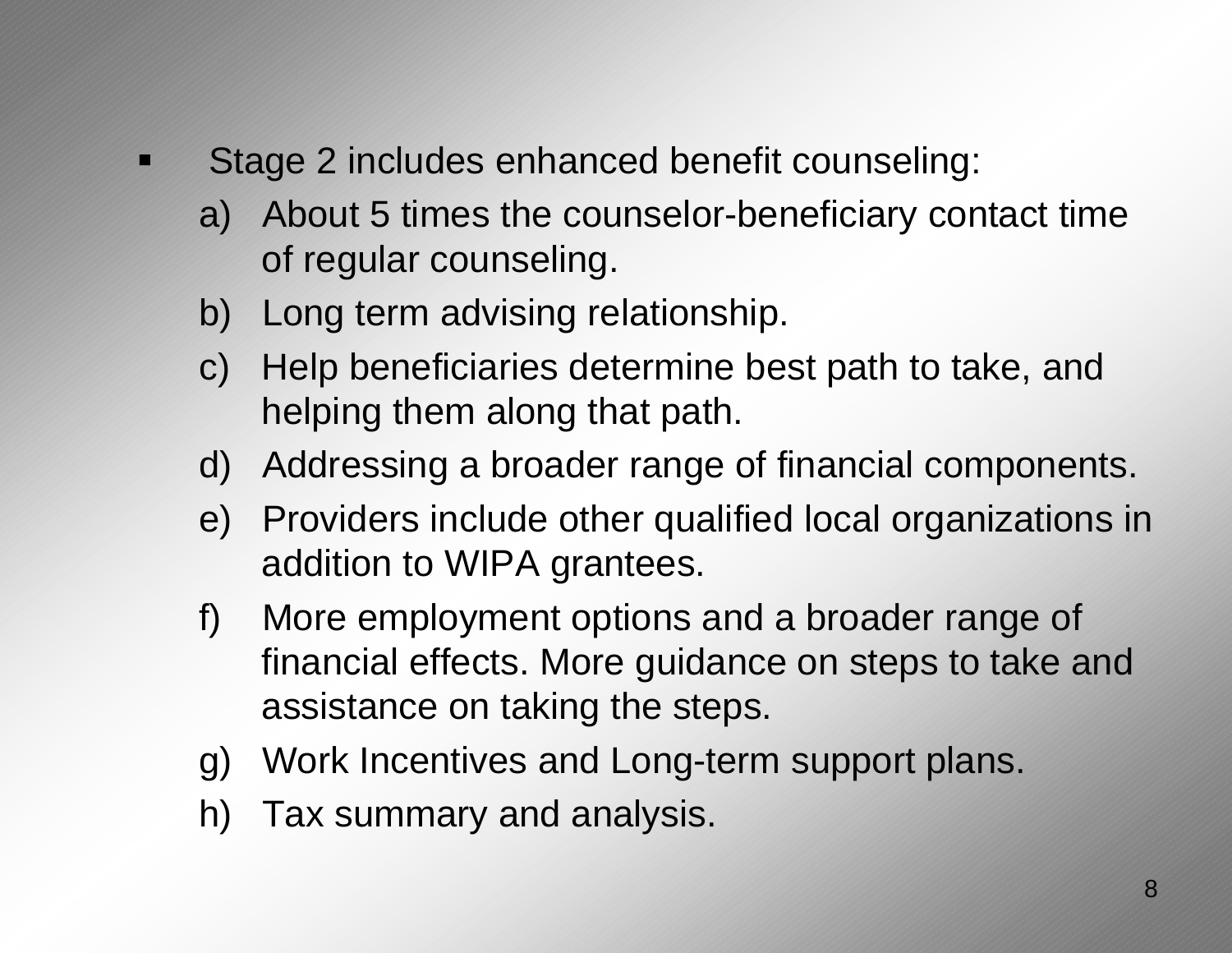DESIGN: Two-stage random assignment design:

Stage 1: Randomly assign beneficiaries to either:

- a) Benefit offset group [80,000 DI and concurrent]
- b) Control group [320,000 DI and concurrent]
- c) Stage 2 eligible group [400,000 DI only].

Stage 2: Randomly assign DI only volunteers to either:

- a) Benefit offset only group [4,800]
- b) Benefit offset with enhanced benefits counseling group [3,000]
- c) Enhanced benefits counseling only group [3,000]
- d) Control group [4,800].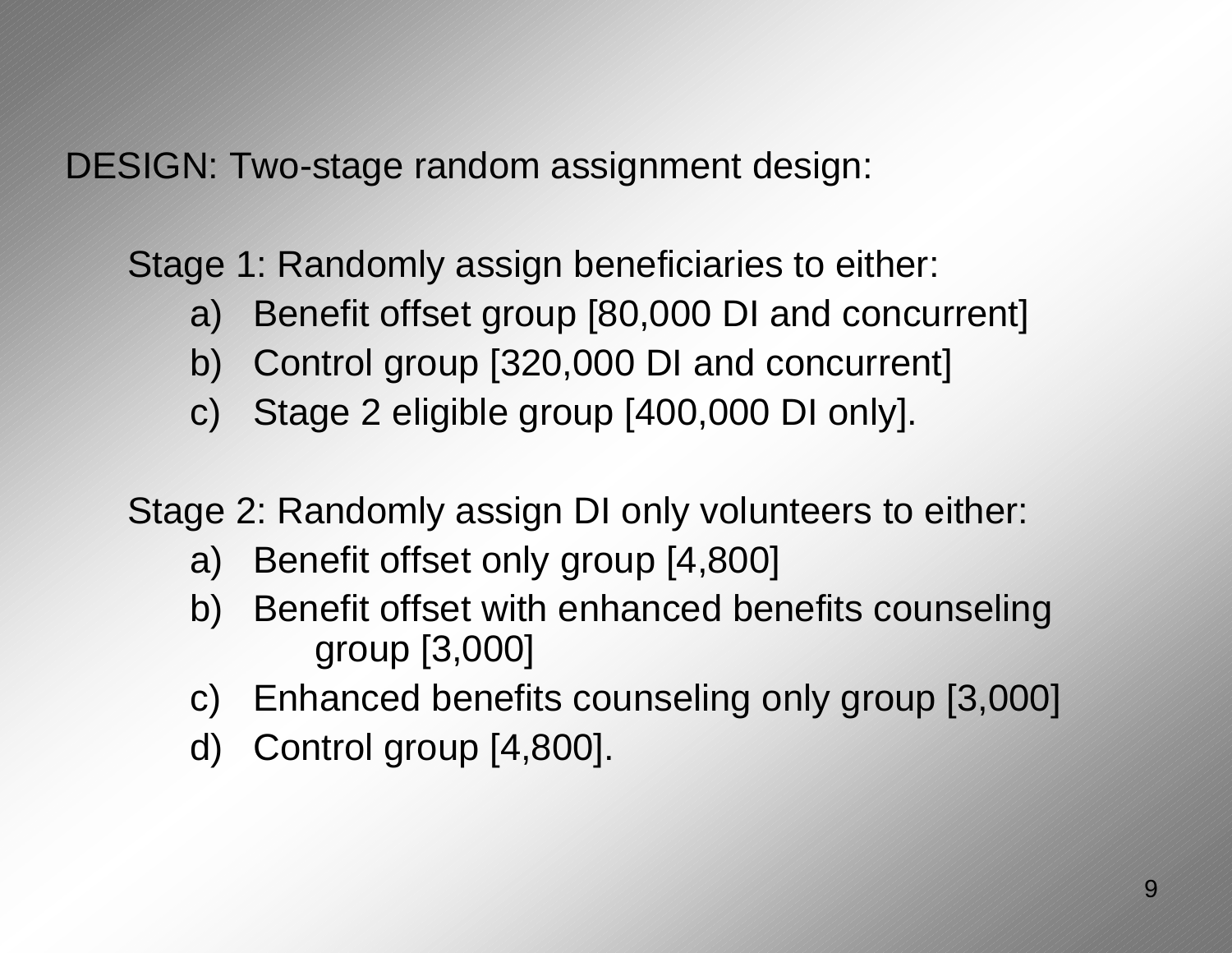## **History**

- **Ticket to Work and Work Incentives Improvement Act of** 1999 mandated a title II \$1 for \$2 reduction demonstration project.
- $\blacksquare$ 4-State pilot conducted beginning in 2005.
- $\blacksquare$  BOND will be conducted in 10 areas around the country (SSA Area Offices).
- $\blacksquare$  . SSA awarded contract to Abt Associates for project design.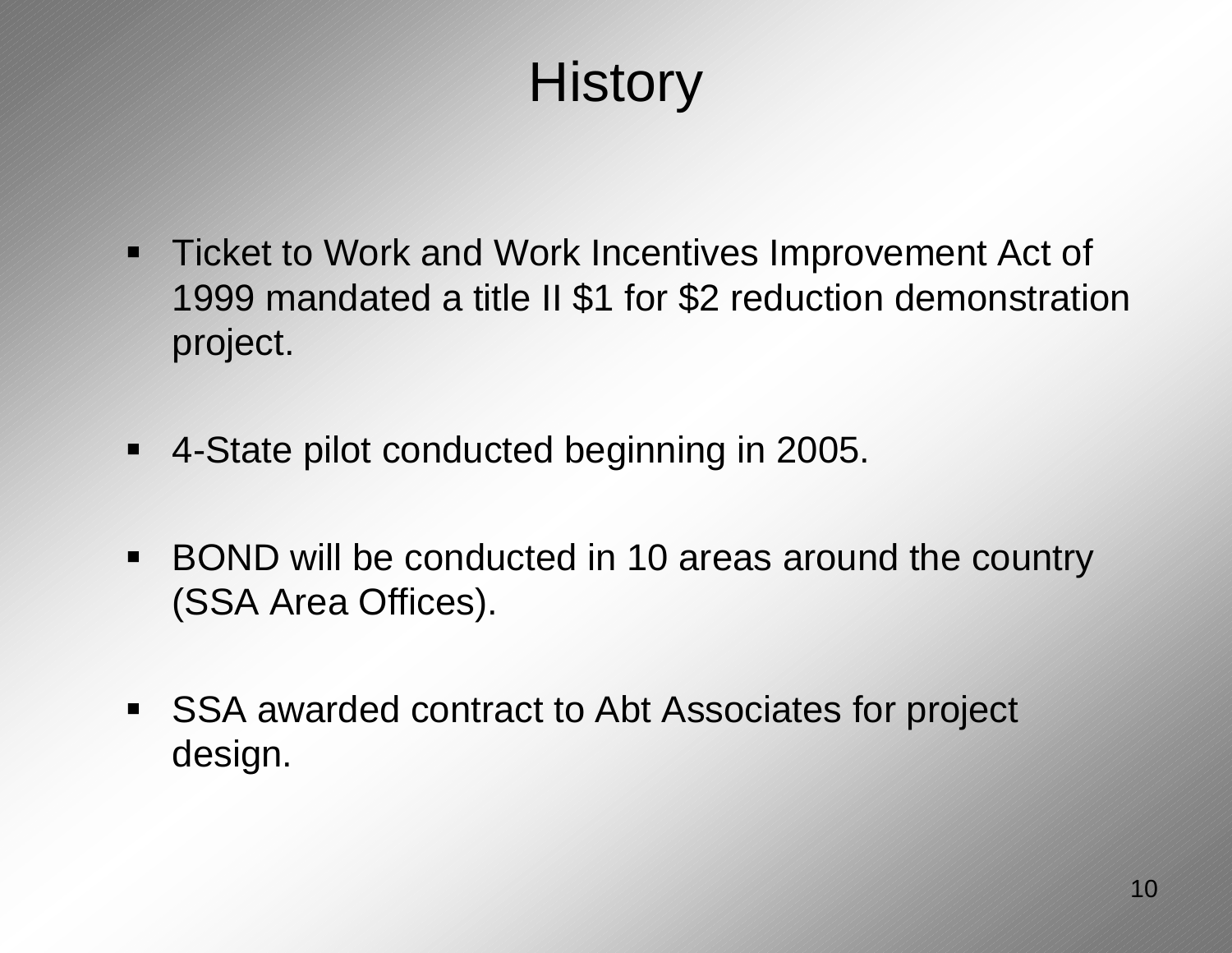## Demonstration Areas

- $\blacktriangle$ 4-State Pilot: Connecticut, Utah, Vermont, Wisconsin.
- $\hat{\mathbf{\pi}}$  National Demonstration: 10 areas
	- Boston (Maine, New Hampshire, Vermont)
	- Albany NY
	- Chicago 2 (Wisconsin)
	- Chicago 3 (Michigan East-Detroit, Dearborn)
	- Alabama
	- –South Florida (Miami, Ft. Lauderdale, Tampa)
	- Southeast Texas (Houston)
	- Silver Spring MD
	- Denver 2 (Colorado, Wyoming)
	- SE California and Arizona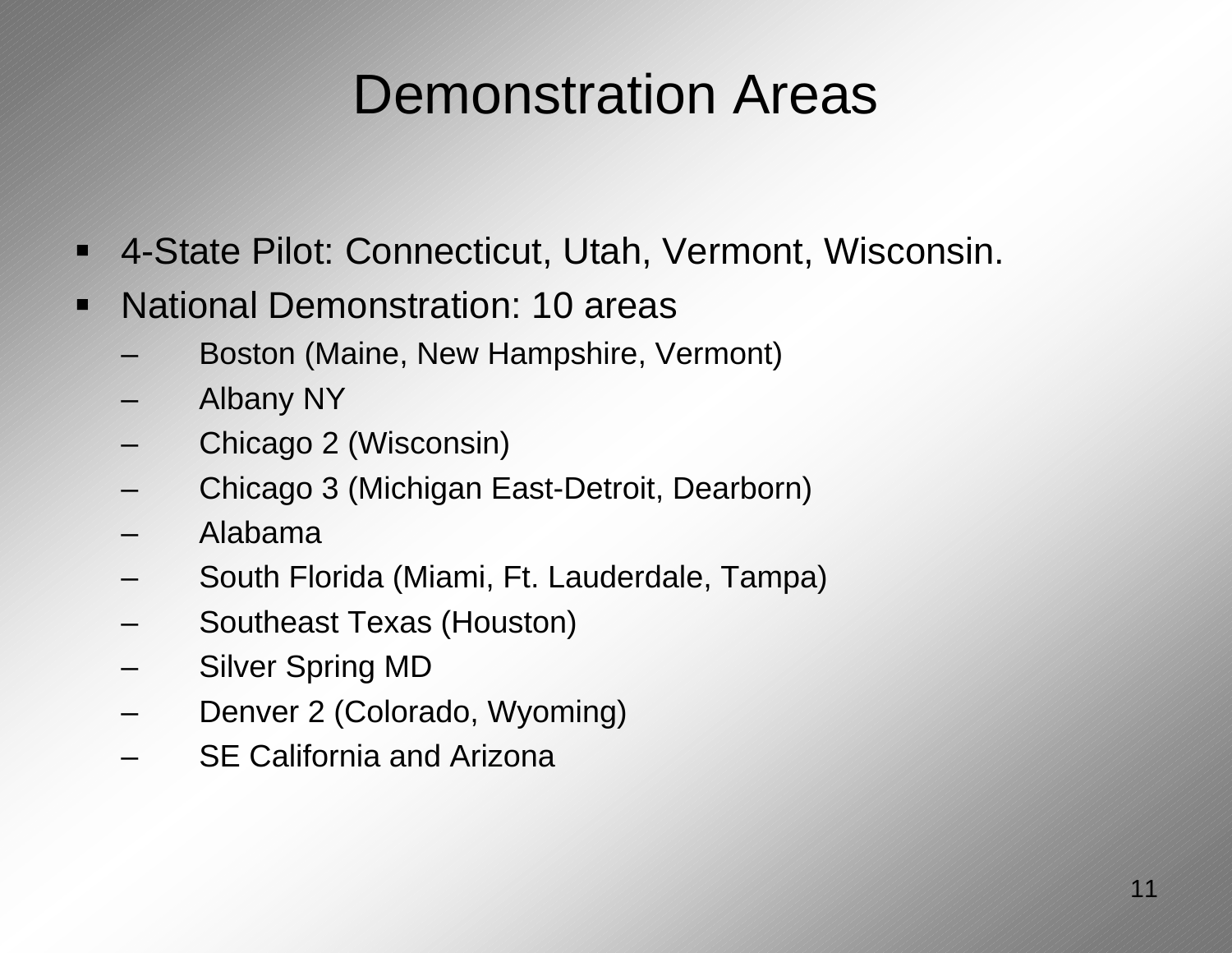#### **Status**

- Ķ Design phase ended September 2008.
- $\blacksquare$  Intercomponent SSA workgroup formalizing SSA's BONDrelated policies, as well as designing the business process and technical requirements.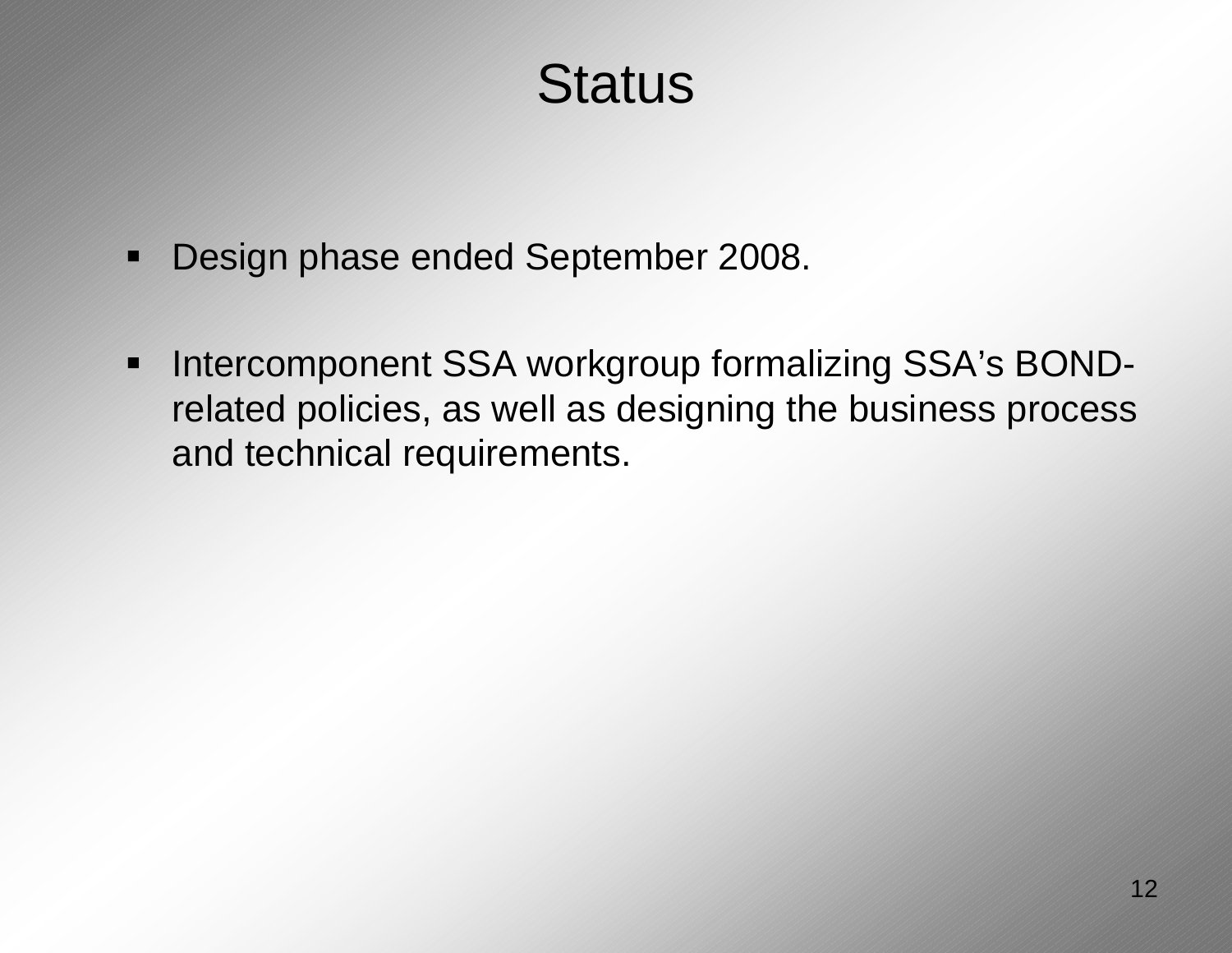## Timeline

- Œ Document BOND business process and system requirements: Fall, 2008.
- $\blacksquare$ Build System requirements for project: 2008–2009.
- $\blacksquare$  Complete and award BOND implementation contract in 2009.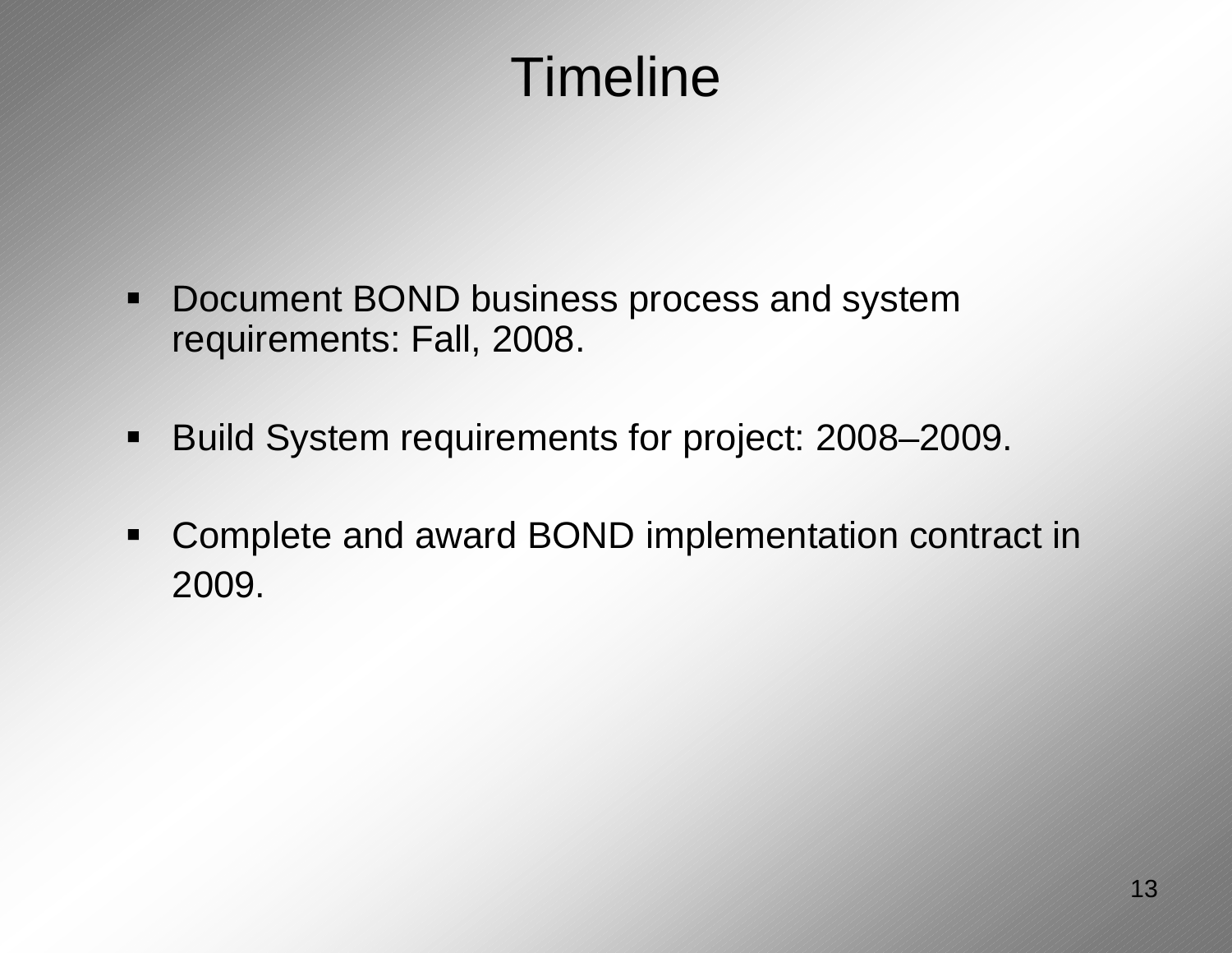## Youth Transition Demonstration Project

GOAL: Develop and evaluate youth transition demonstration projects intended to help young people with disabilities make the transition from school to work.

INTERVENTIO NS: By waiving certain disability program rules and offering services to youth who are receiving disability benefits or are at risk of receiving them, the projects are expected to encourage youth to work and/or continue their education.

- **Individualized work-based experiences**
- **Youth empowerment and family supports**
- **System linkage facilitation services**
- **Social and health services**
- **Benefits Counseling**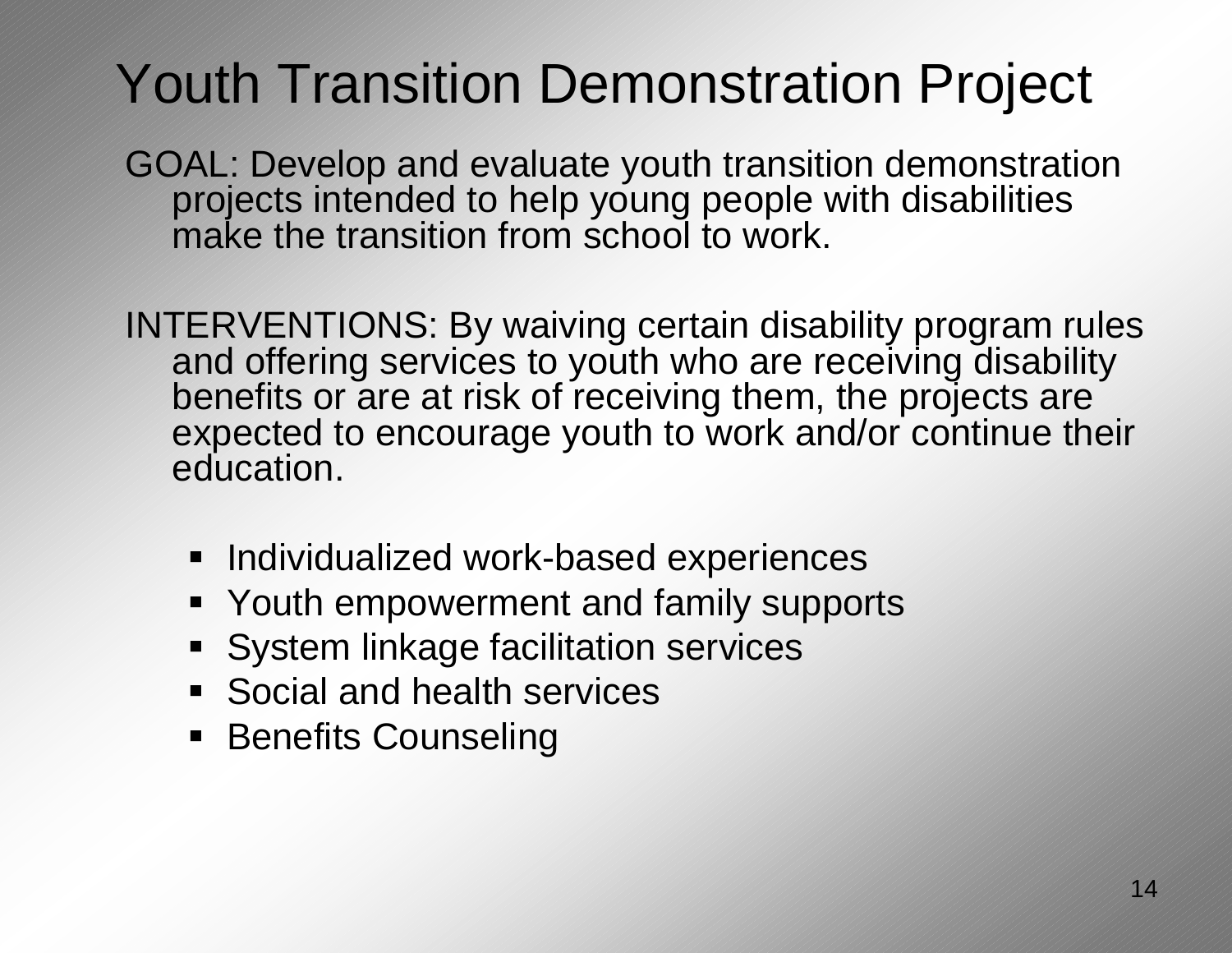YTD SSA waivers:

- **Student Earned Income Exclusion**
- General Earned Income Exclusion
- Plan to Achieve Self-Support
- **Individual Development Accounts**
- Continuing Disability Reviews and Age 18 Redeterminations

DESIGN:

- 8 sites nationally; 6 participate in random assignment national evaluation: CO, FL, MD, CUNY, NY Erie, WV. CA and MS are not random assignment sites.
- 480 treatments and 400 controls at each evaluation site.
- 500 in CA and 165 in MS.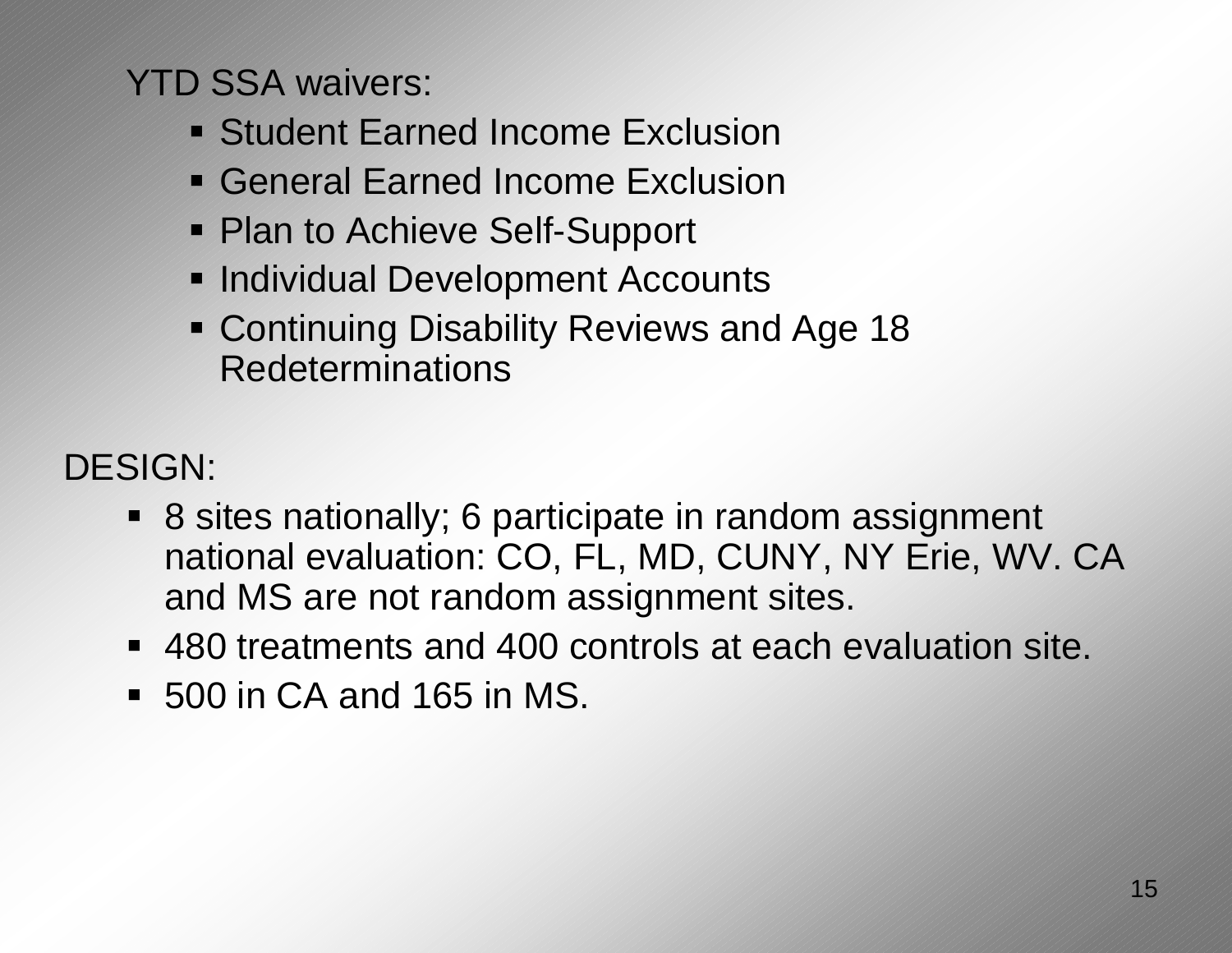# **History**

Project Phases

- $\blacksquare$ 2003: Seven cooperative agreements awarded
- Í 2005: SSA strengthened evaluation using random assignment design, requiring new projects
- $\blacksquare$  2006: SSA & MPR selected 5 applicants to pilot projects for 6 months
- $\blacksquare$  2007: SSA & MPR selected 3 of the 5 pilot projects to add to YTD
- $\blacksquare$ 2008: Waivers applied for fixed period for all RA participants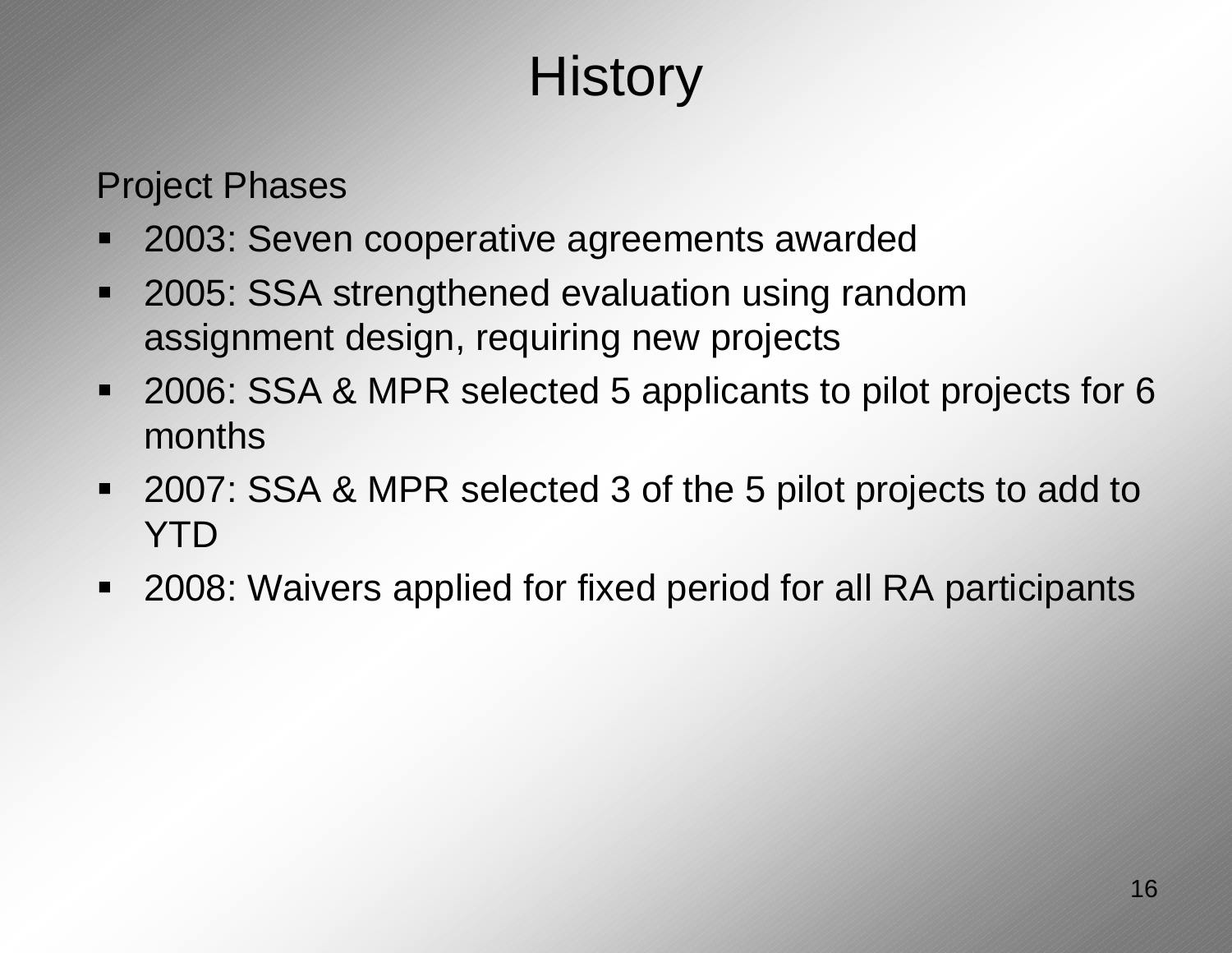MPR Contract/Random Assignment Sites

- 2005: Evaluation contract awarded
- 2005 to 2007: Additional projects selected

Cooperative Agreements

- 2003: Original cooperative agreements awarded
- $\blacksquare$ 2007: Assessment reports for RA projects
- $\blacksquare$  2008: Non-RA projects end September 30—waivers end for non-RA participants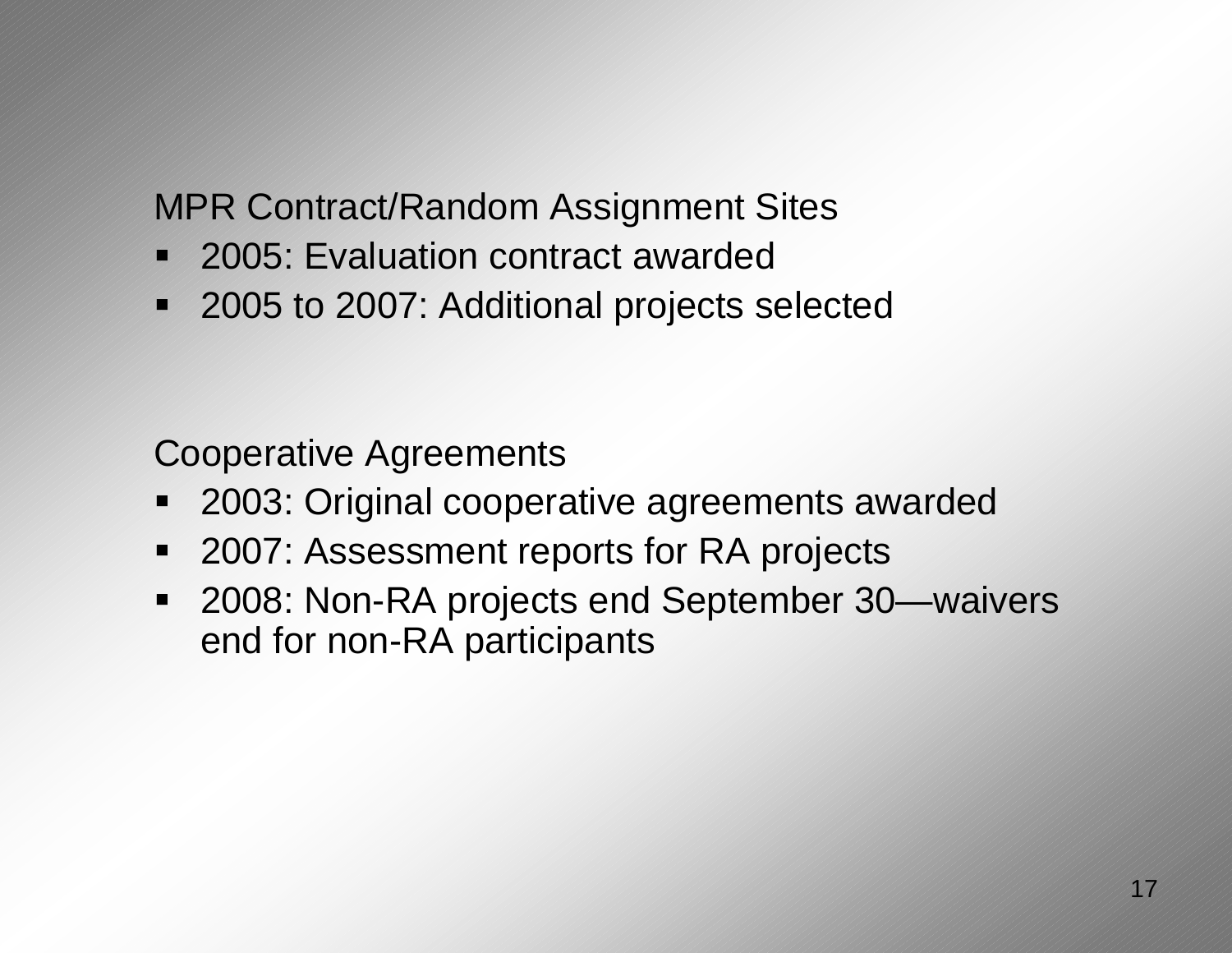## **Status**

Enrollment

- Colorado: Enrollment ended 4/30/08
- NY CUNY: Enrollment ends 1/31/09
- NY ERIE: Enrollment ended 4/30/08
- FL Abilities: Enrollment ends 9/30/10
- WV HRDF: Enrollment ends 4/30/10
- $\blacksquare$ MD CTP: Enrollment ends 6/10

Interventions implemented at all sites.

Efforts To Outcome/Data Collection Refresher Training currently in progress for all sites.

TA on job development and benefits planning currently in progress at all sites.

Evaluation Design report, currently in comments stage.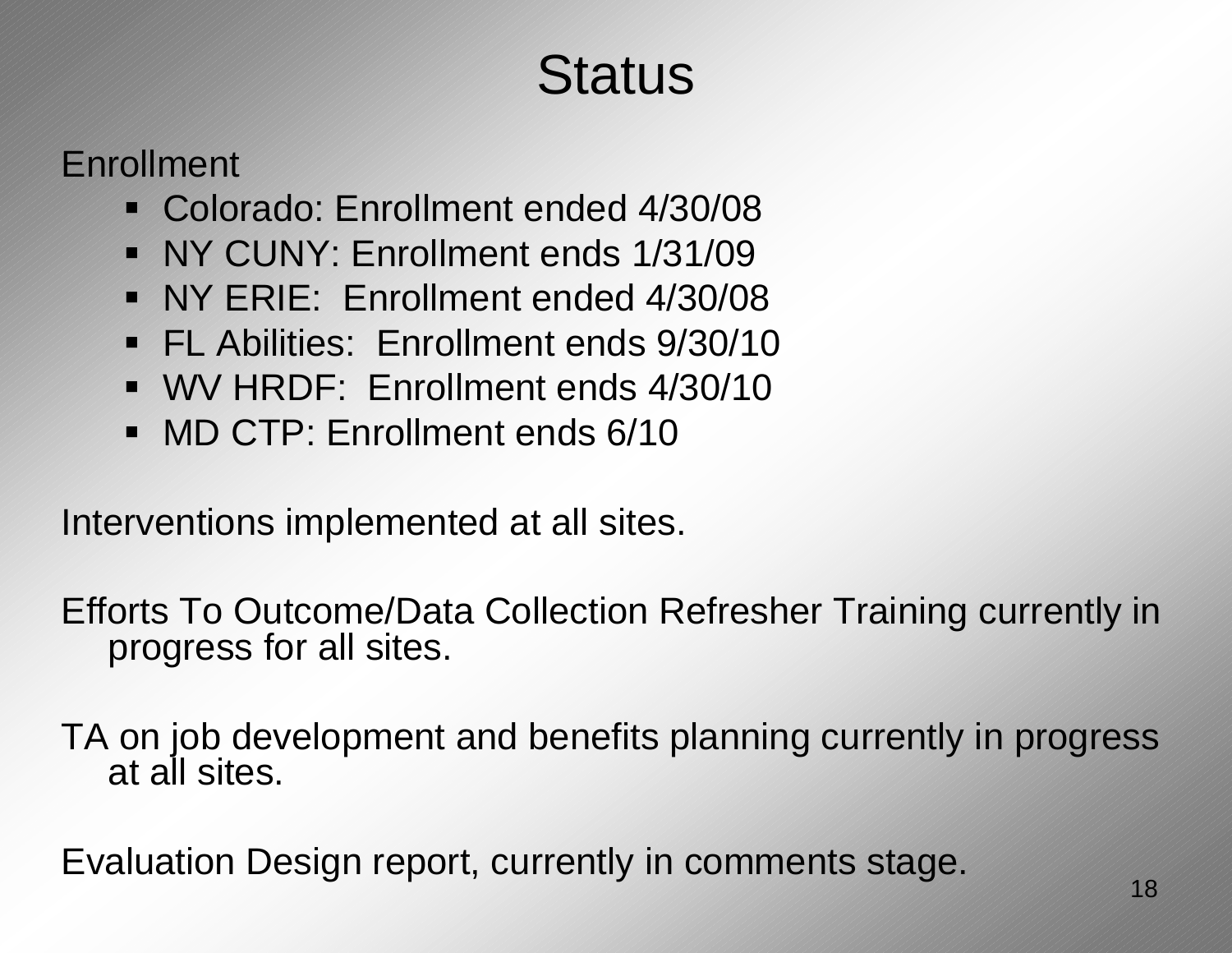### Preliminary Findings

As of August 2008, 375 of the 1,736 YTD participants (about 22%) were employed full-time or part-time. As a rough comparison, only about 11% of all SSI recipients aged 18-21 were working as of December 2006.

In CO, CUNY, and Erie combined, about 65% of youths have received an employment contact. In FL, MD, and WV, about 86%.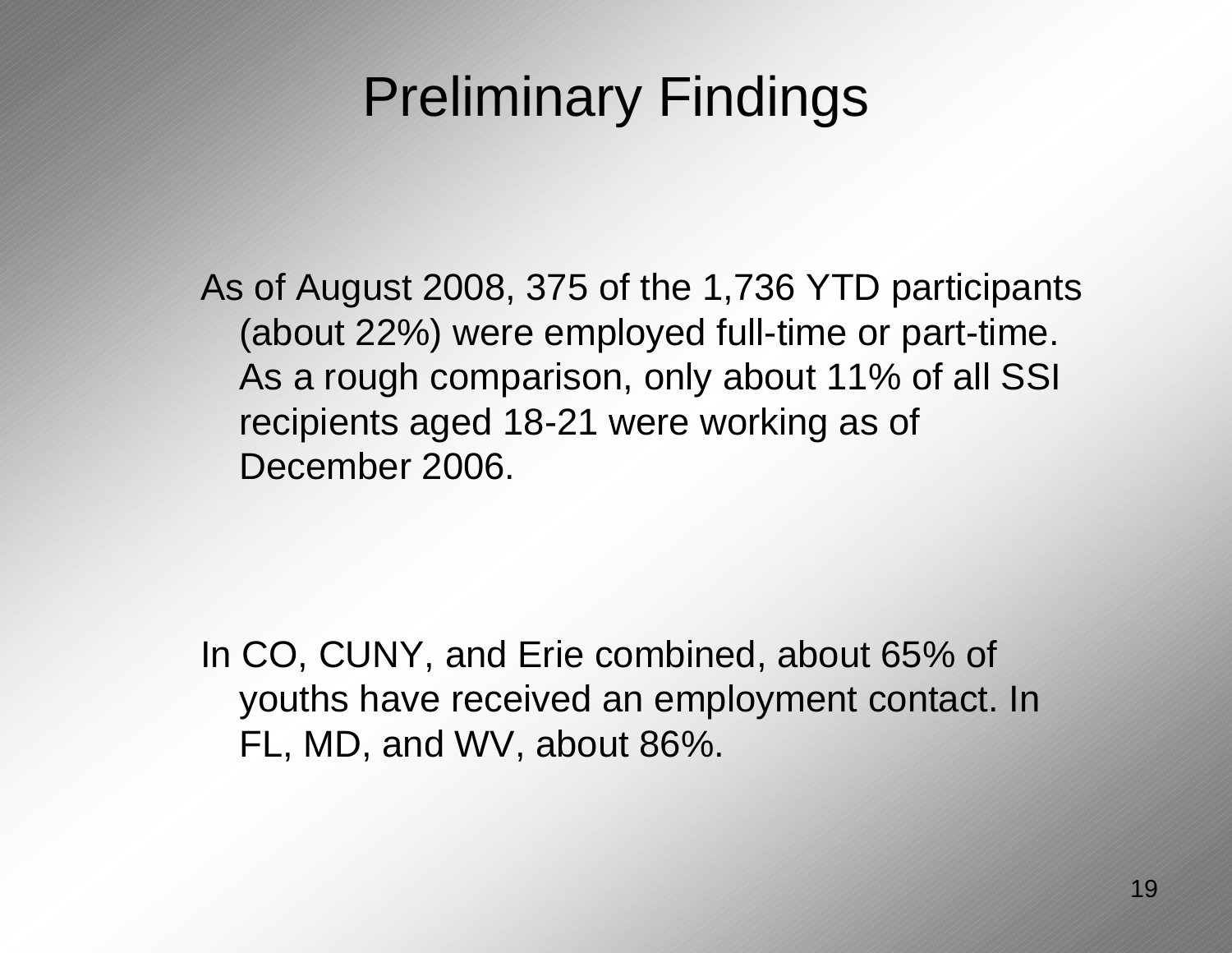## Examples of Individual Site Achievements

The Mississippi Youth Transition Innovations project helped 11 youths establish IDAs. Savings to date total about \$49,600.

The California project, Bridges to Youth Self Sufficiency, started a Project Search site with three hospitals.

- **Three participants completed internships and are employed** in medical records, human resources, and cardiology.
- A fourth participant used his earnings to buy a home.
- A fifth worked his way off SSI benefits (retains Medicaid).

Colorado's Work Incentive Network of Supports has established or is establishing 5 IDAs to help participants save for college or buy a home.

The CUNY YTD project held group workshops for participants and their families. This summer, 25 participants averaged 129 hours of work and \$1,000 in earnings.